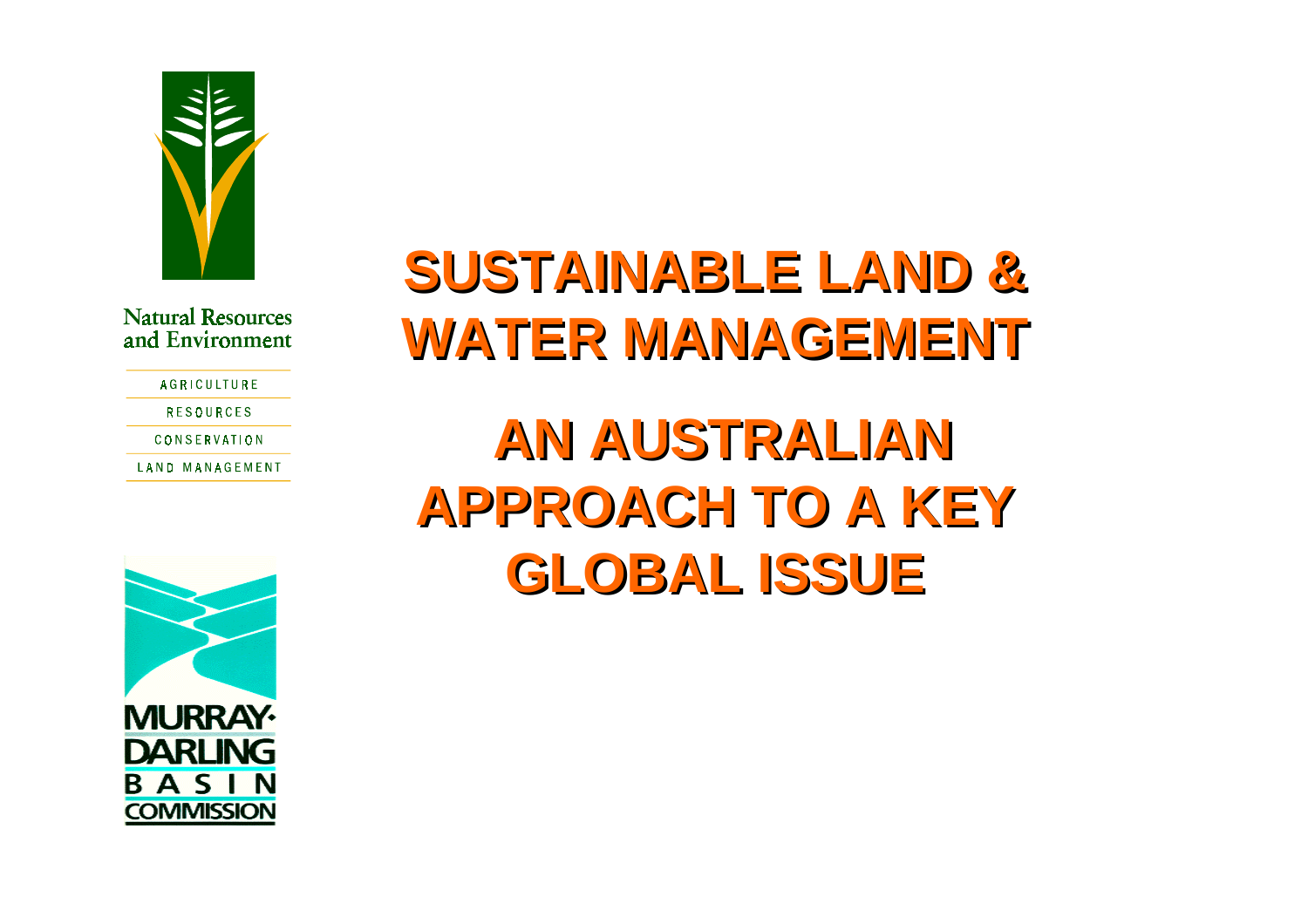

# **INTERNATIONAL CONTEXT**

#### **Natural Resources** and Environment

| <b>AGRICULTURE</b> |  |
|--------------------|--|
| <b>RESOURCES</b>   |  |
| CONSERVATION       |  |
| LAND MANAGEMENT    |  |

**World water industry is rapidly changing:**

- ❑**Technological change**
- ❑**Income distribution and lifestyle**
- ❑**Globalisation and corporatisation**
- ❑**Natural Resource systems**
- ❑**Environment sustainability**
- ❑**Social and Political Agenda**

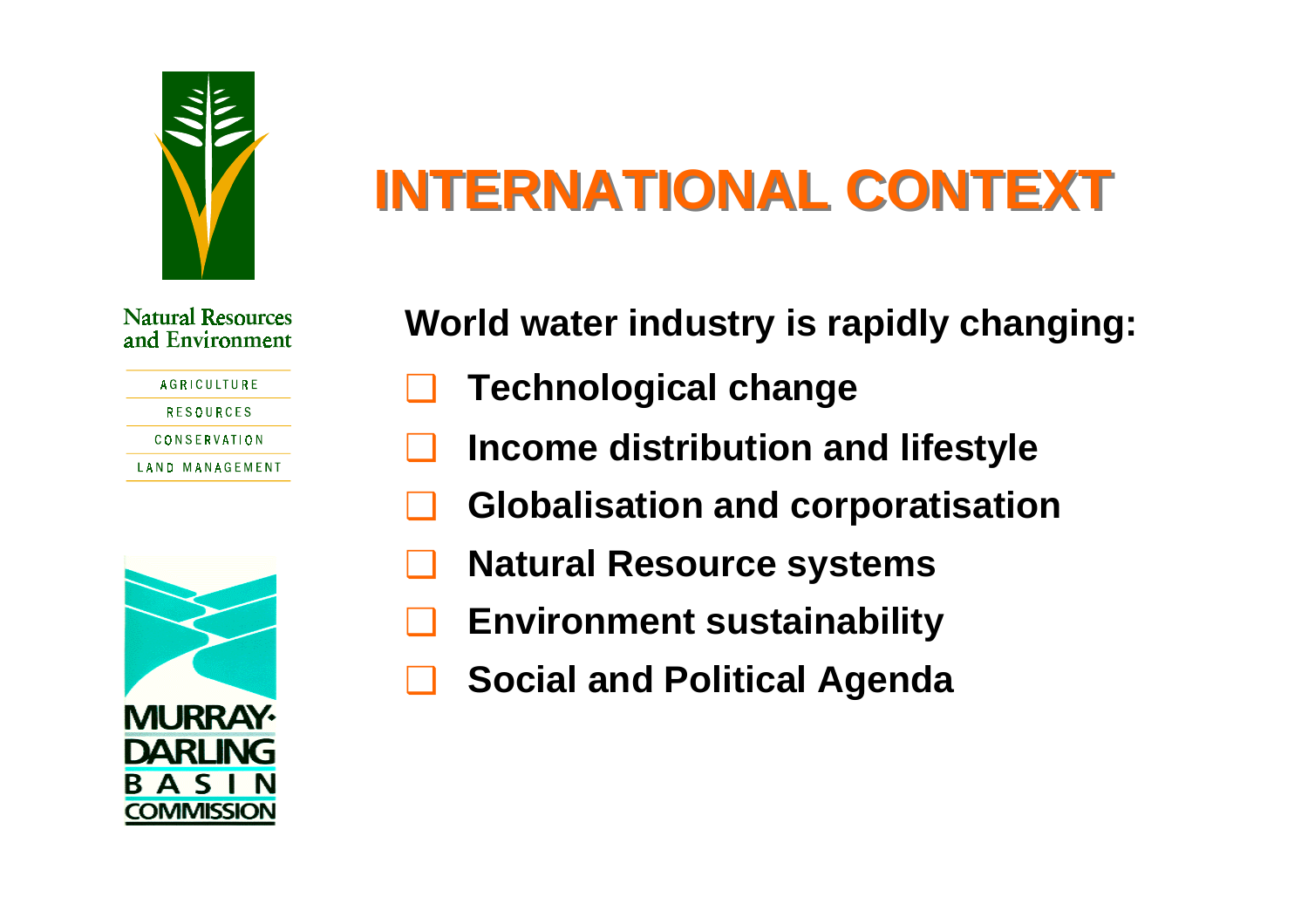

## **MURRAY DARLING BASIN COMMISSION MURRAY DARLING BASIN COMMISSION NATURAL RESOURCE MANAGEMENTNATURAL RESOURCE MANAGEMENT STRATEGYSTRATEGY**

#### **Natural Resources** and Environment

**AGRICULTURE** 

**RESOURCES** 

CONSERVATION

**LAND MANAGEMENT** 

- ❒ **1988 Agreement between three State Governments and Federal Government**
- ❒**1.06 million square kilometres**



- ❒ **half of the nations gross agricultural production**
- ❒**Community participation.**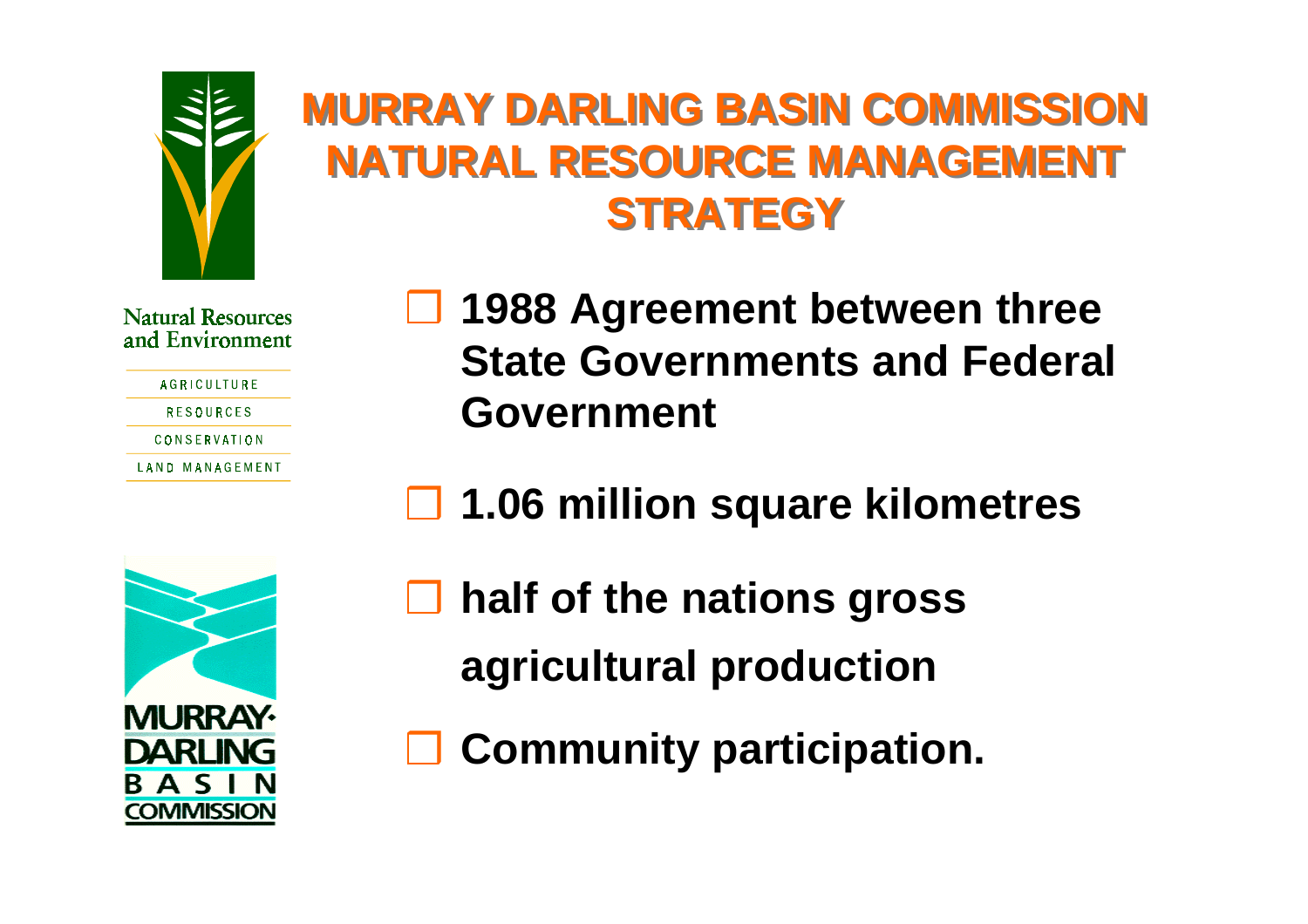

### **MURRAY DARLING BASIN COMMISION - MURRAY DARLING BASIN COMMISION - NATURAL RESOURCE MANAGEMENTNATURAL RESOURCE MANAGEMENT STRATEGYSTRATEGY**

**Natural Resources** and Environment

AGRICULTURE

**RESOURCES** 

CONSERVATION

**LAND MANAGEMENT** 



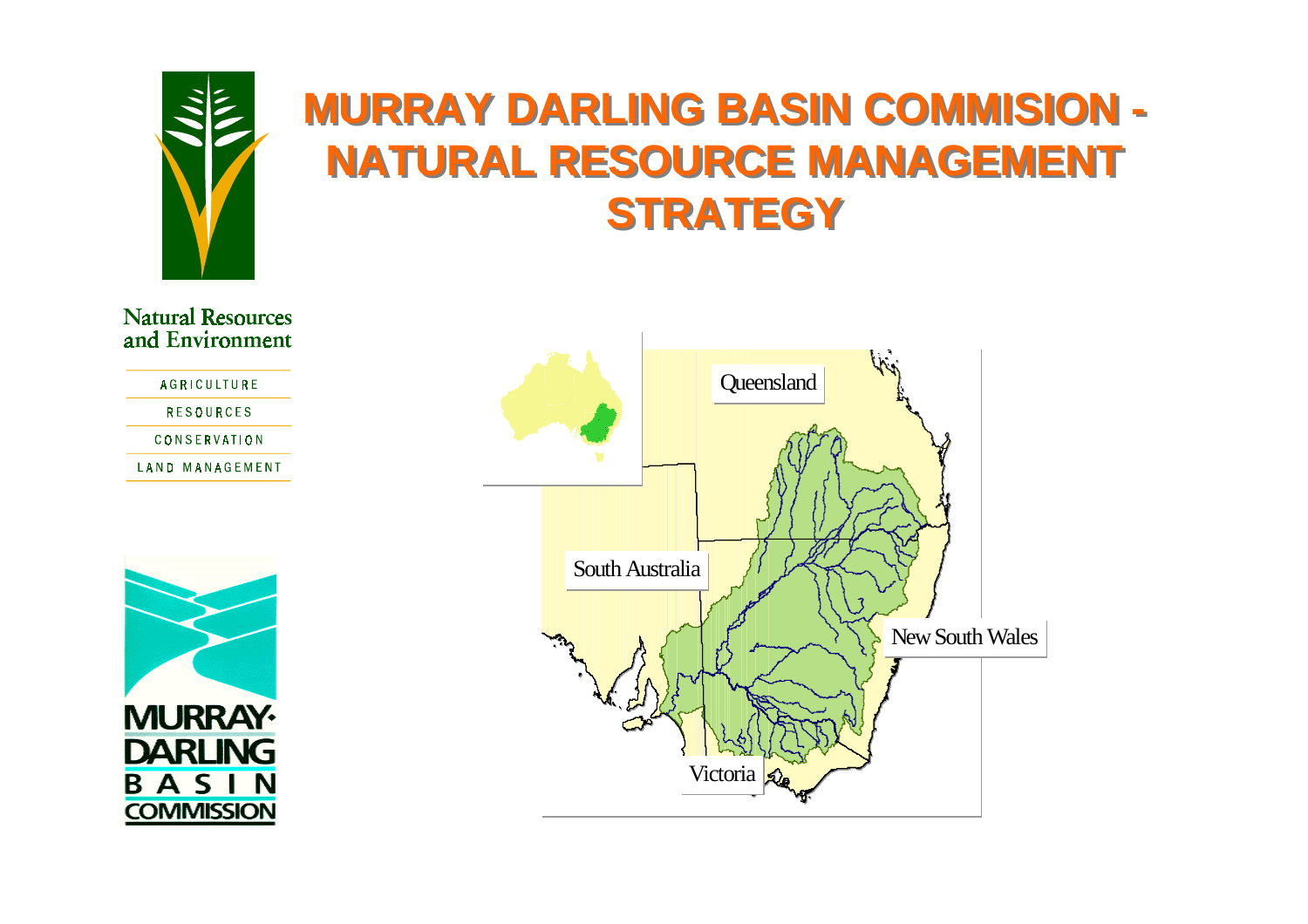

**COMMISSION** 

## **MANAGEMENT STRUCTURE FOR THE MURRAY DARLING BASIN INITIATIVEMURRAY DARLING BASIN INITIATIVE**

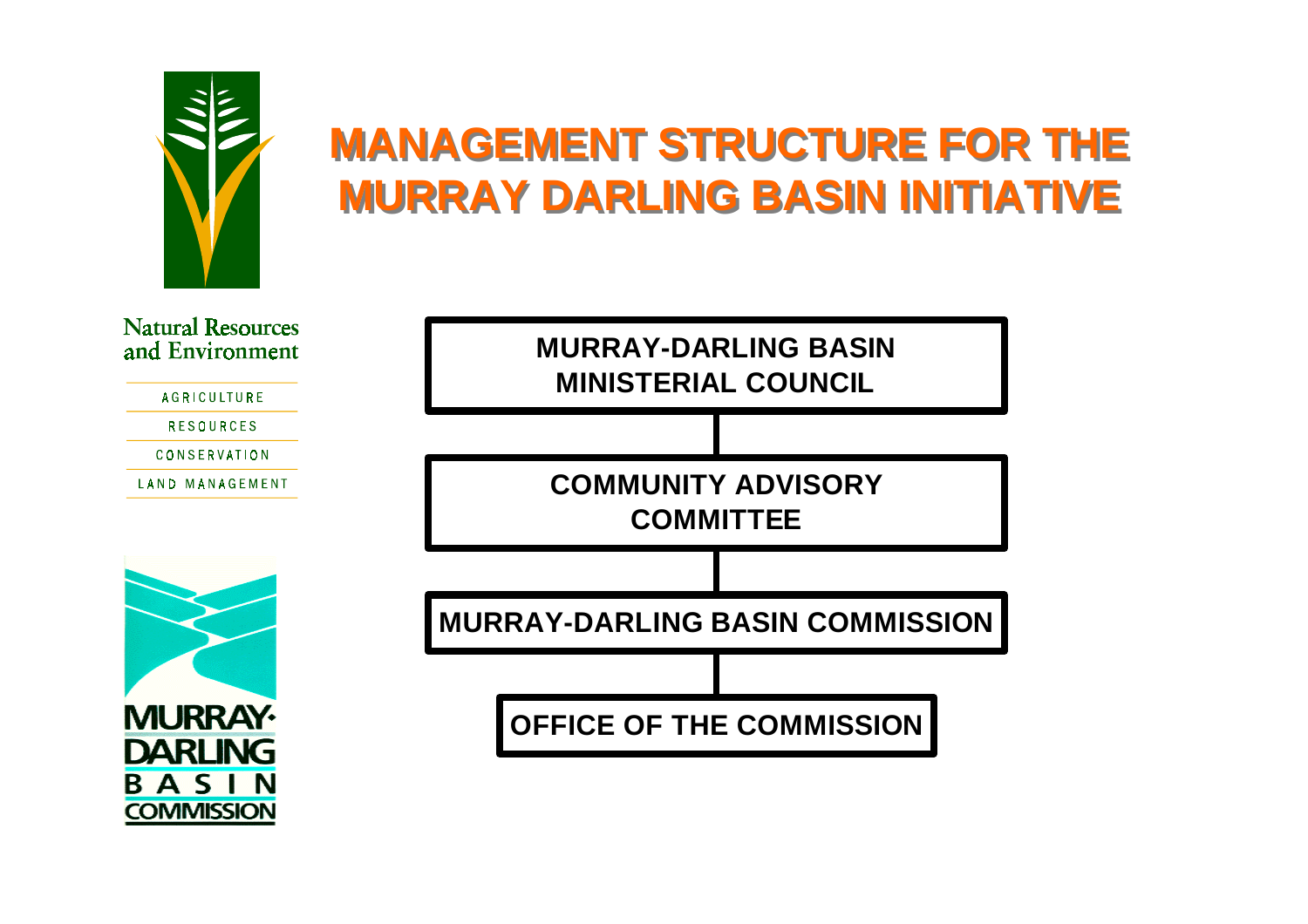

| <b>AGRICULTURE</b> |  |
|--------------------|--|
|                    |  |

**RESOURCES** 

**CONSERVATION** 

**LAND MANAGEMENT** 



# **WATER SHARING WATER SHARING**

- ❒ **Interstate disputes prior to Federation 1901**
- ❒**River Murray Waters Agreement in 1914**
- ❒**Agreement unchanged until 1980's**
- ❒ **Increased pressure to define property rights**
- ❒**Water resources fully committed**
- ❒**Cap on diversions 1997**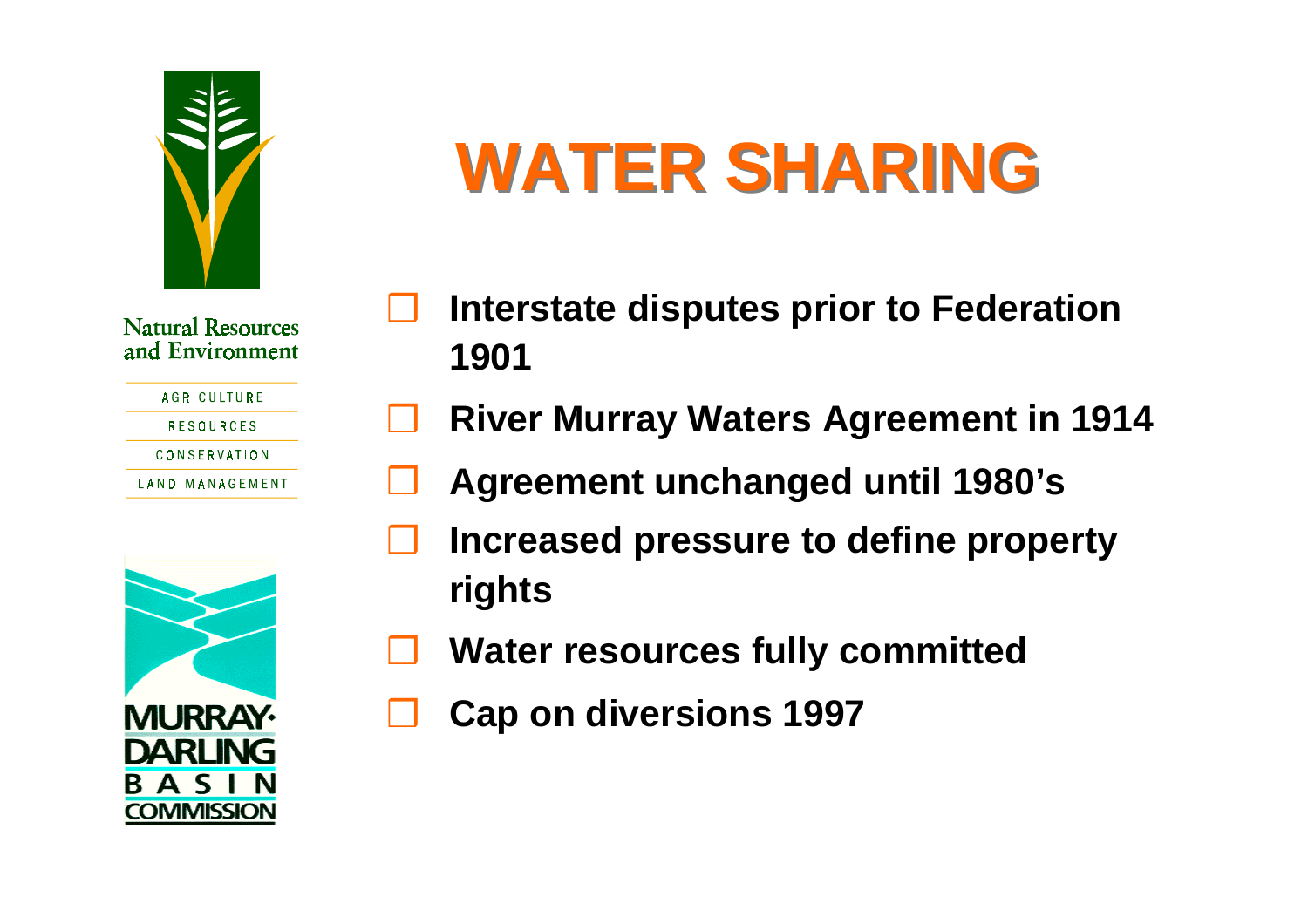

**AGRICULTURE RESOURCES CONSERVATION LAND MANAGEMENT** 



# **WATER SHARING WATER SHARING**

### **Storage Capacity in Major Dams**

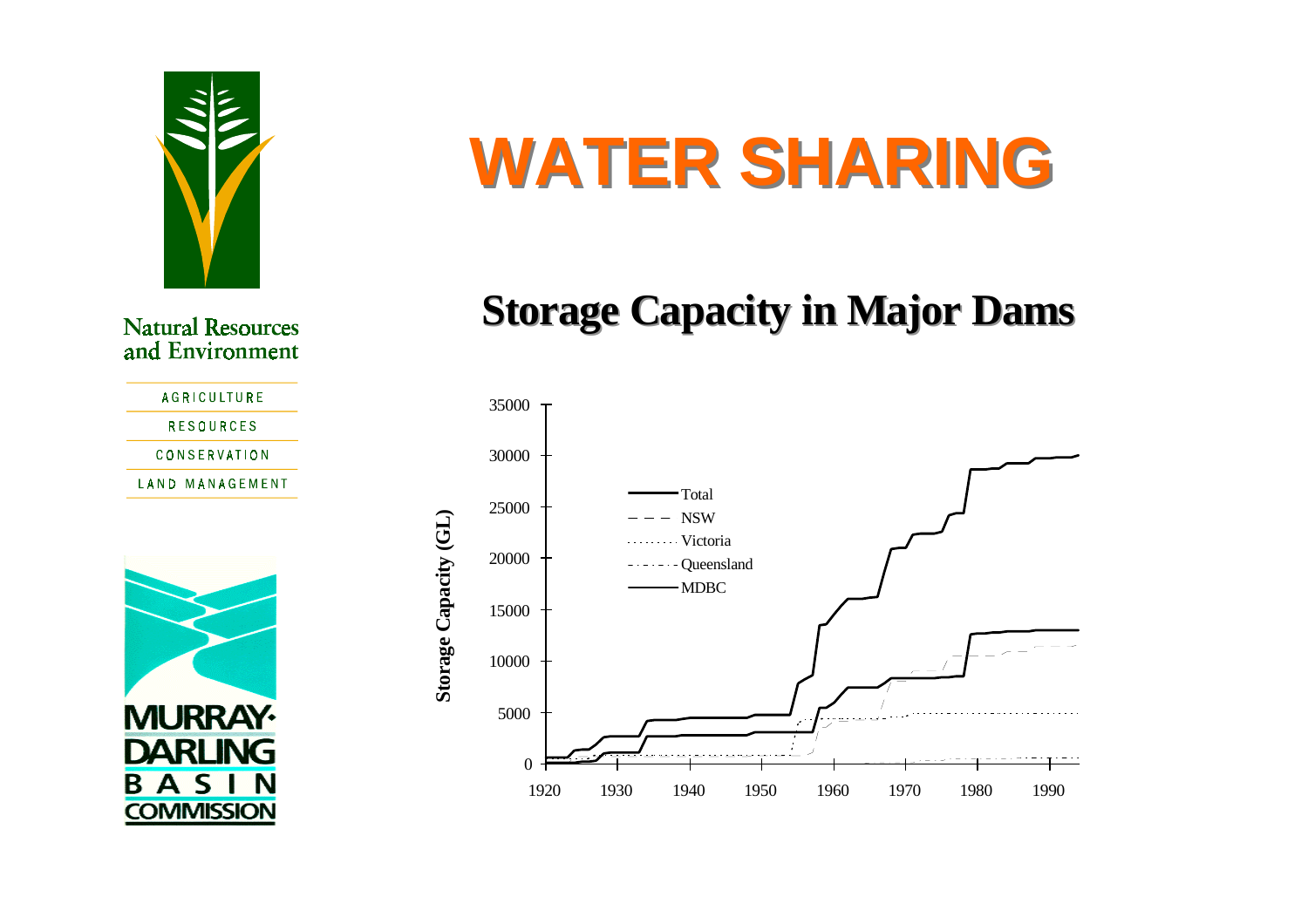

# **WATER SHARING WATER SHARING**

### ❒ **1989 continuous water accounting**

### ❒ **1997 Cap on diversions.**

**Natural Resources** and Environment

**AGRICULTURE RESOURCES CONSERVATION LAND MANAGEMENT** 



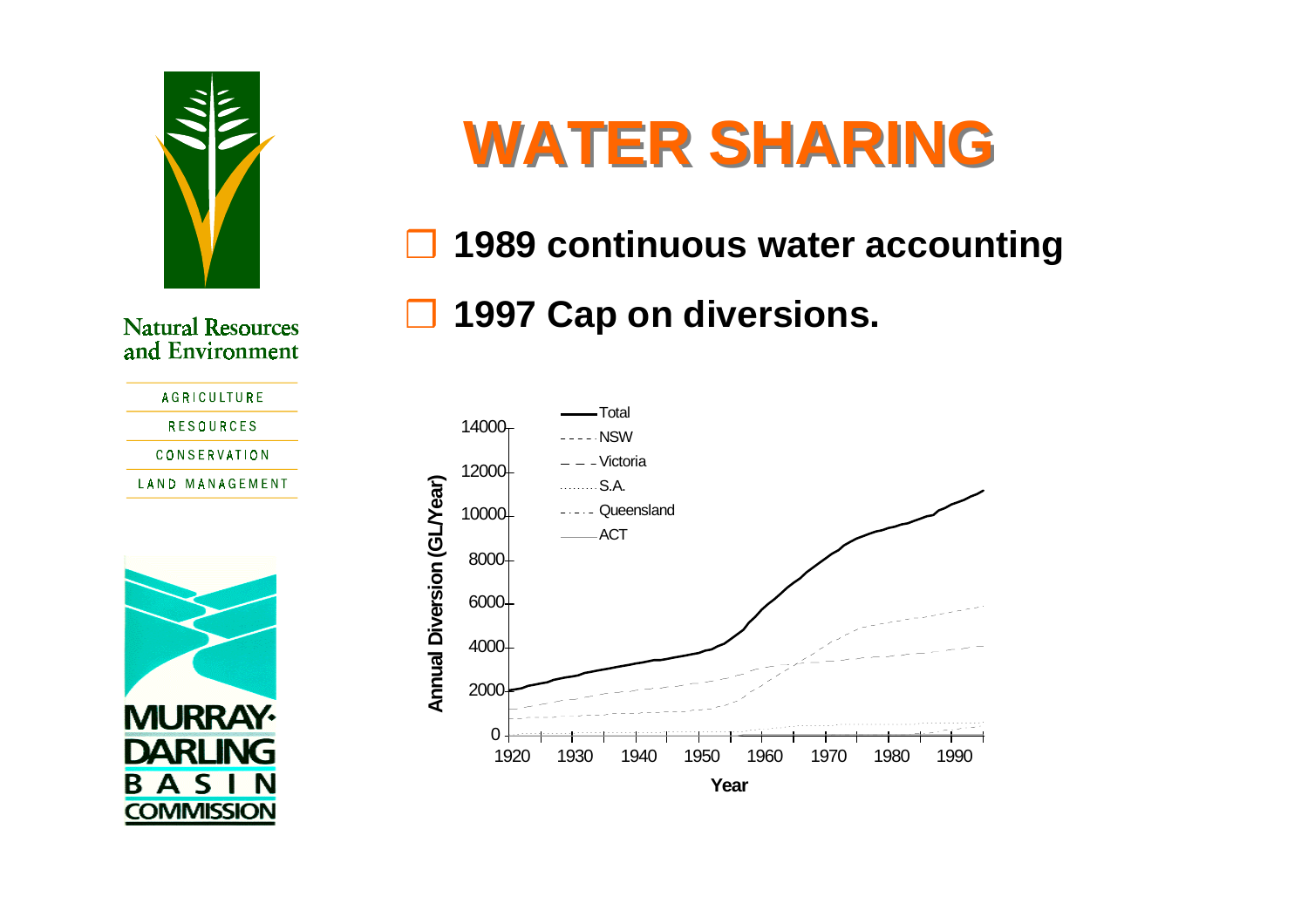

| <b>AGRICULTURE</b> |
|--------------------|
| RFSOURCFS          |
| CONSERVATION       |
| IAND MANAGFMFNT    |



# **RIVER MURRAY SALINITY RIVER MURRAY SALINITY**

**Salinity increases over the last 30 years from:**

- ❒ **an increase in water diversion (10 500 000 ML per annum)**
- ❒ **an increase in drainage flows from irrigation**
- ❒ **Catchment Clearing increases groundwater in flows**

**The current cost of salinity is \$40m per annum2.**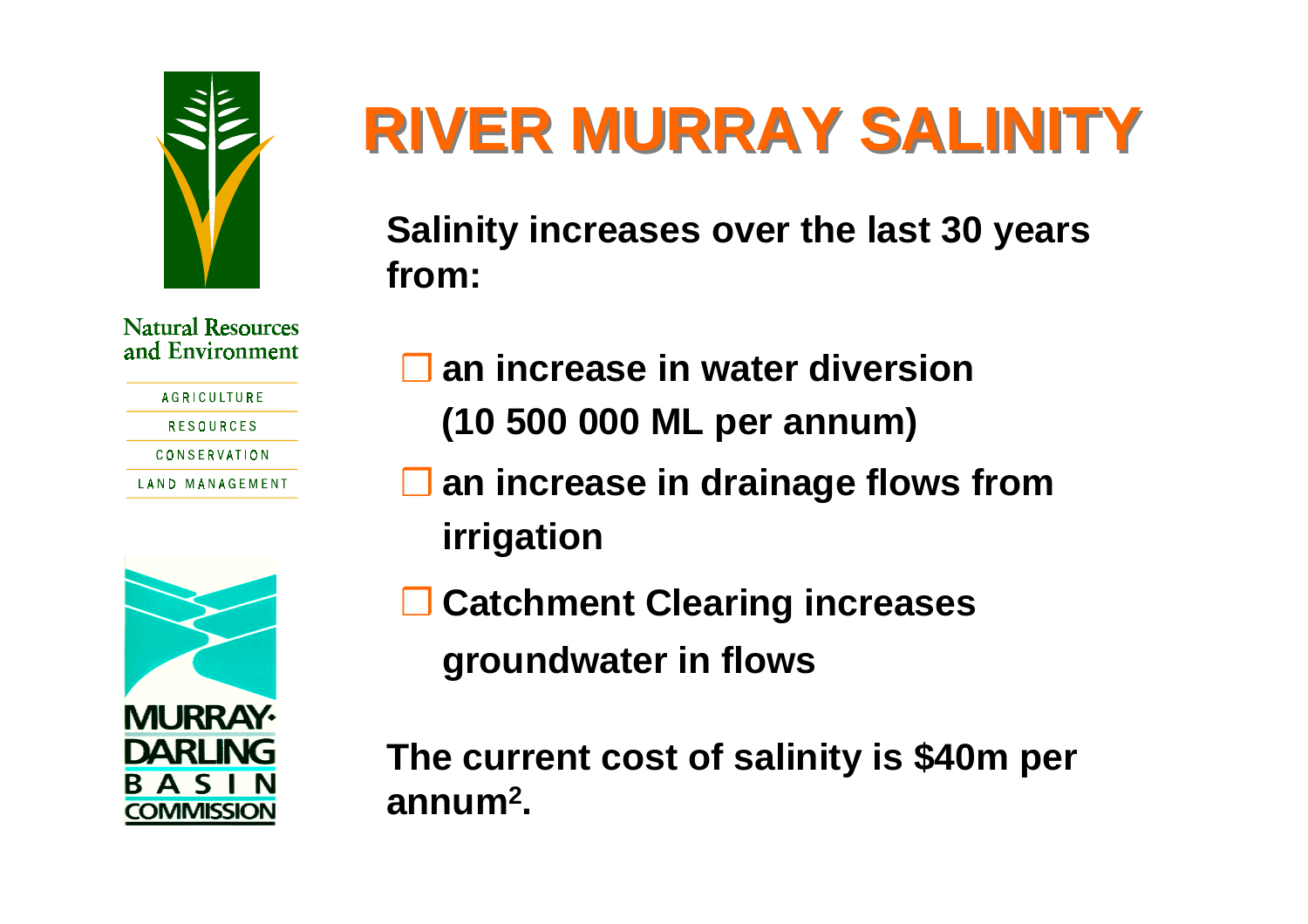

# **RIVER MURRAY SALINITY RIVER MURRAY SALINITY**







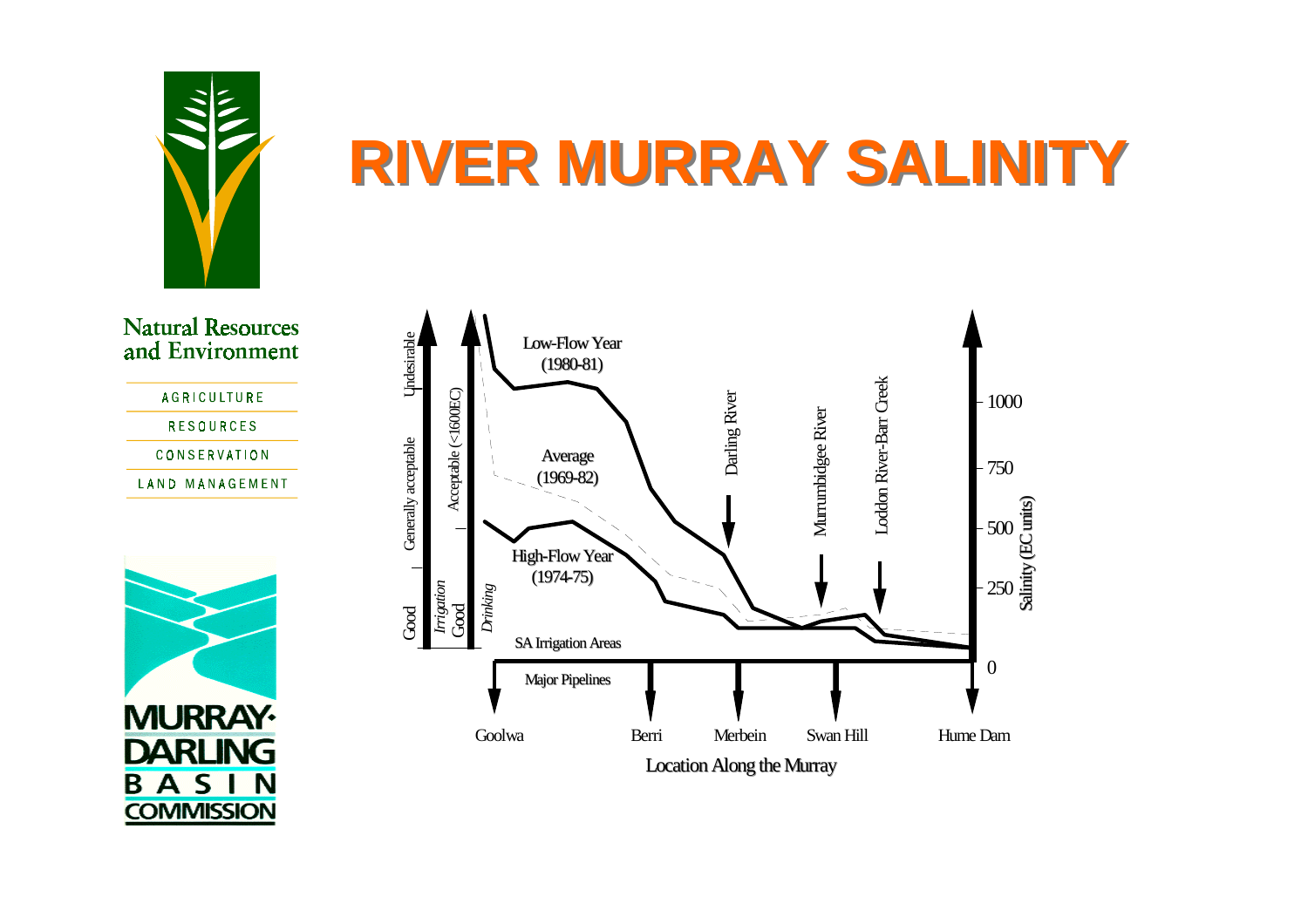

| <b>AGRICULTURE</b> |
|--------------------|
| <b>RESOURCES</b>   |
| CONSERVATION       |
| IAND MANAGFMFNT    |
|                    |



## SALINITY AND DRAINAGE **STRATEGYSTRATEGY**

**The specific objective of the strategy are to:**

❒ **improve River Murray quality**

❒ **protect irrigation land**

❒ **conserve the natural environment**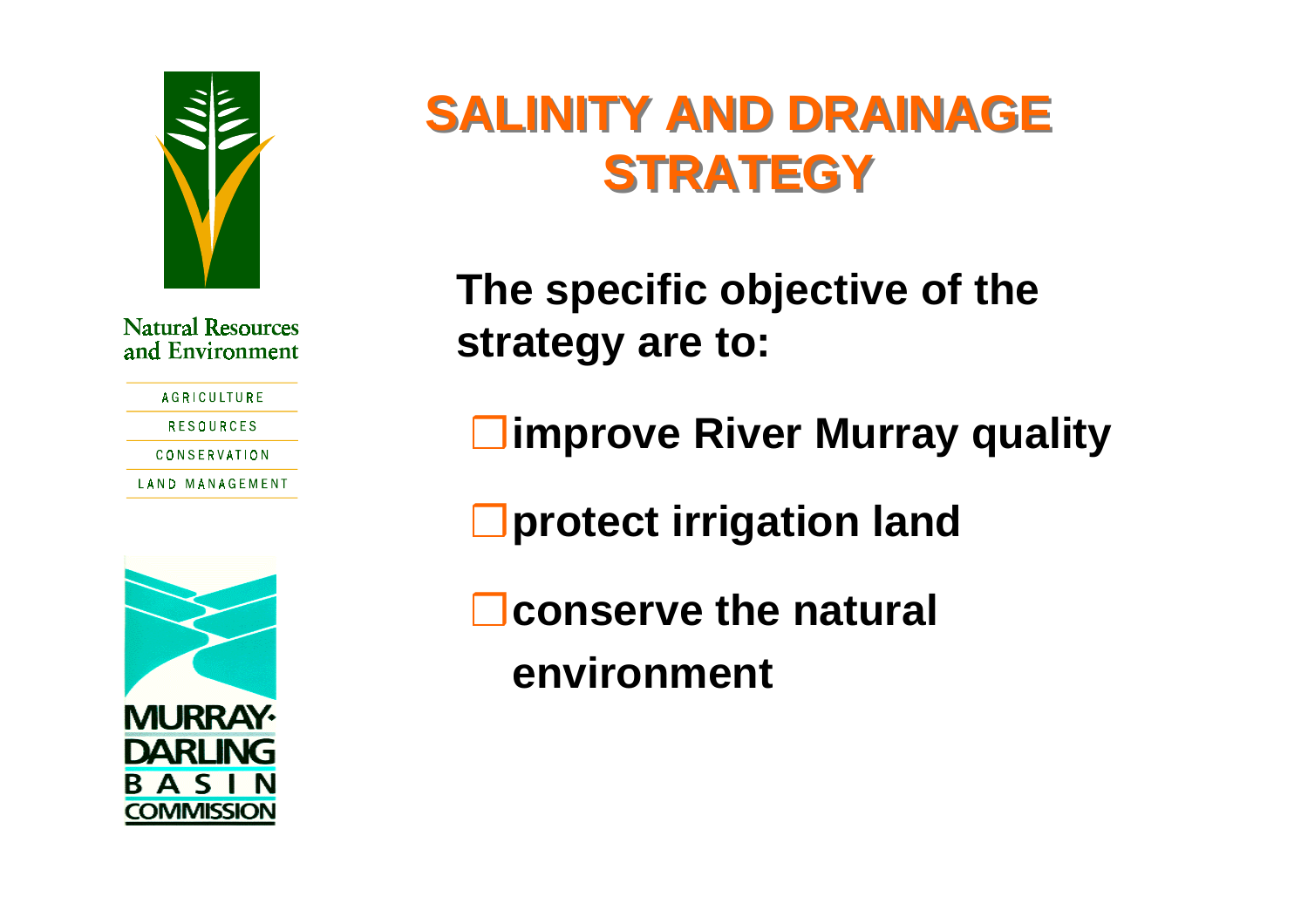

| <b>AGRICULTURE</b> |
|--------------------|
| RFSOURCFS          |
| CONSERVATION       |

**LAND MANAGEMENT** 



## **NATURAL MANAGEMENTNATURAL MANAGEMENT STRATEGYSTRATEGY**

## **Strategic Aims**

- ❒ **prevent natural resources degradation**
- ❒**promote sustainable practices**
- ❒ **effective resource planning and management**
- ❒**long term viable economic future**
- ❒**maintain biodiversity**
- ❒**preserve cultural heritage**
- ❒**conserve recreation values**
- ❒ **community and government partnership.**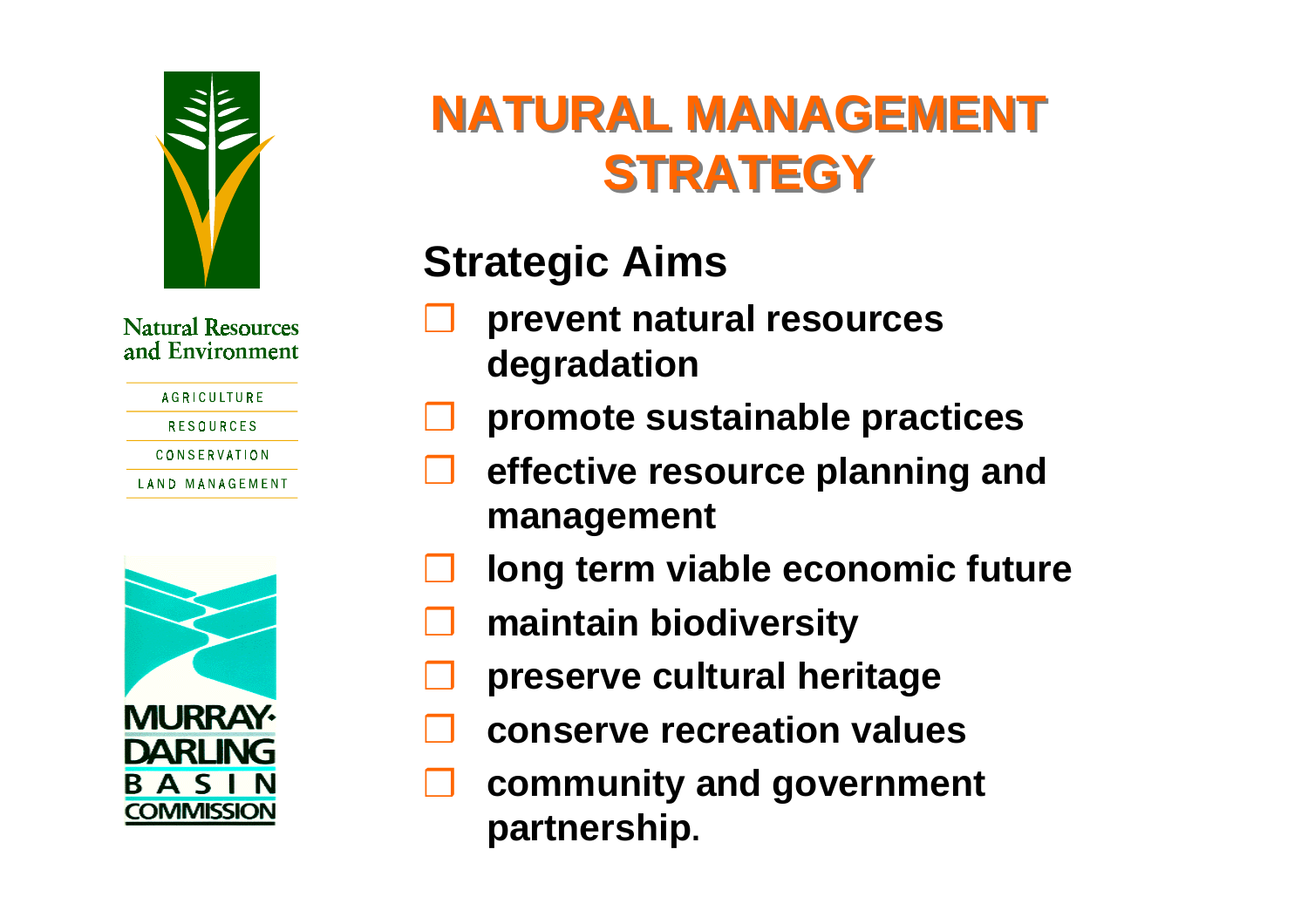

**AGRICULTURE RESOURCES CONSERVATION LAND MANAGEMENT** 



## **COMMUNITY ACTION COMMUNITY ACTION**

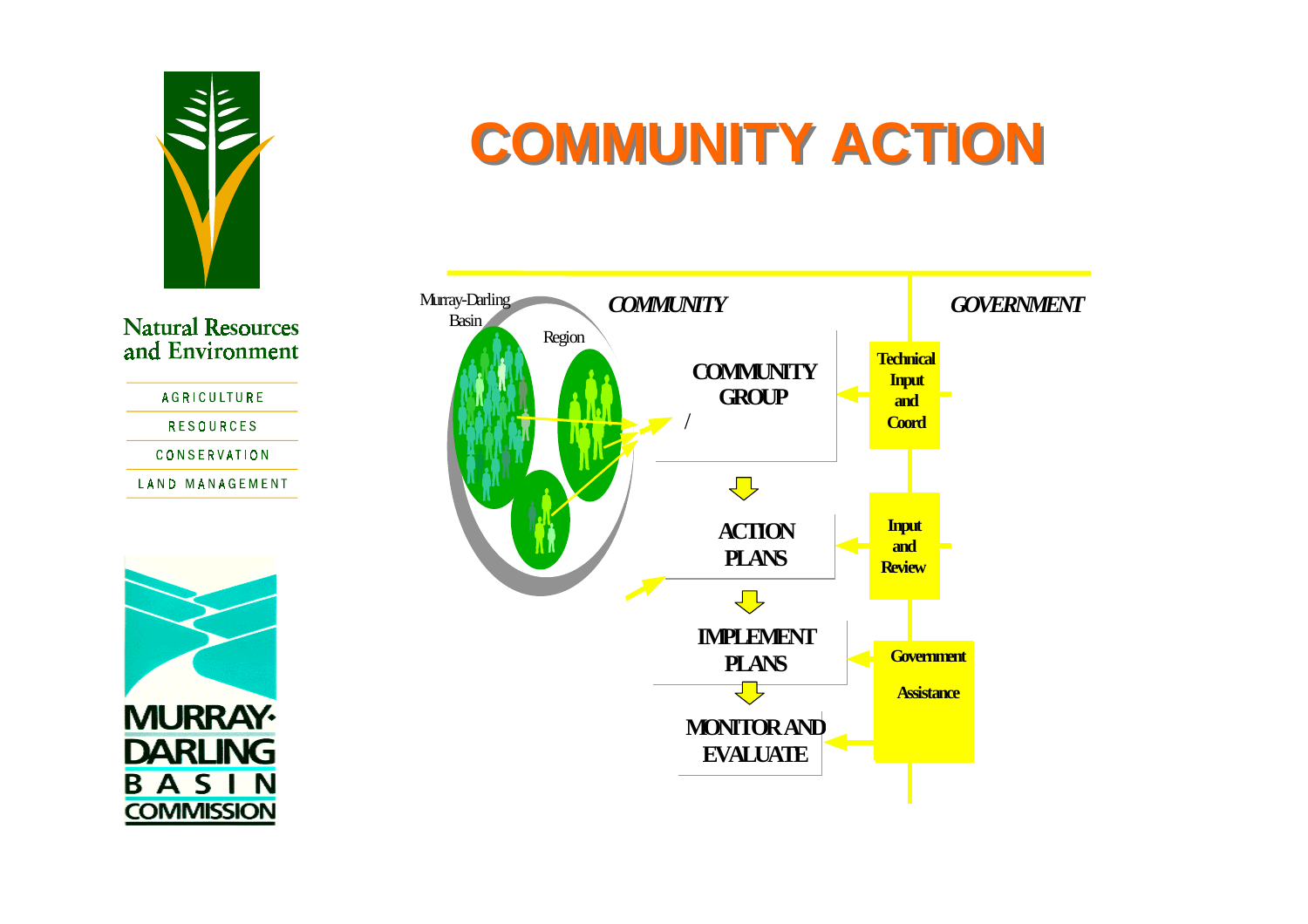

## **THE MOVE TO TRADEABLETHE MOVE TO TRADEABLE WATER ENTITLEMENTWATER ENTITLEMENT**

#### **Natural Resources** and Environment

| <b>AGRICULTURE</b> |
|--------------------|
| RFSOURCFS          |
| CONSERVATION       |
| IAND MANAGEMENT    |

**Comprehensive System of Water Entitlements - A Victorian Perspective**

❒ **Water Act 1989 - water entitlements clearly defined**



- ❒**Statutory basis for environment allocation**
- ❒**Water trading introduced**
- ❒**Groundwater Protection Areas introduced**